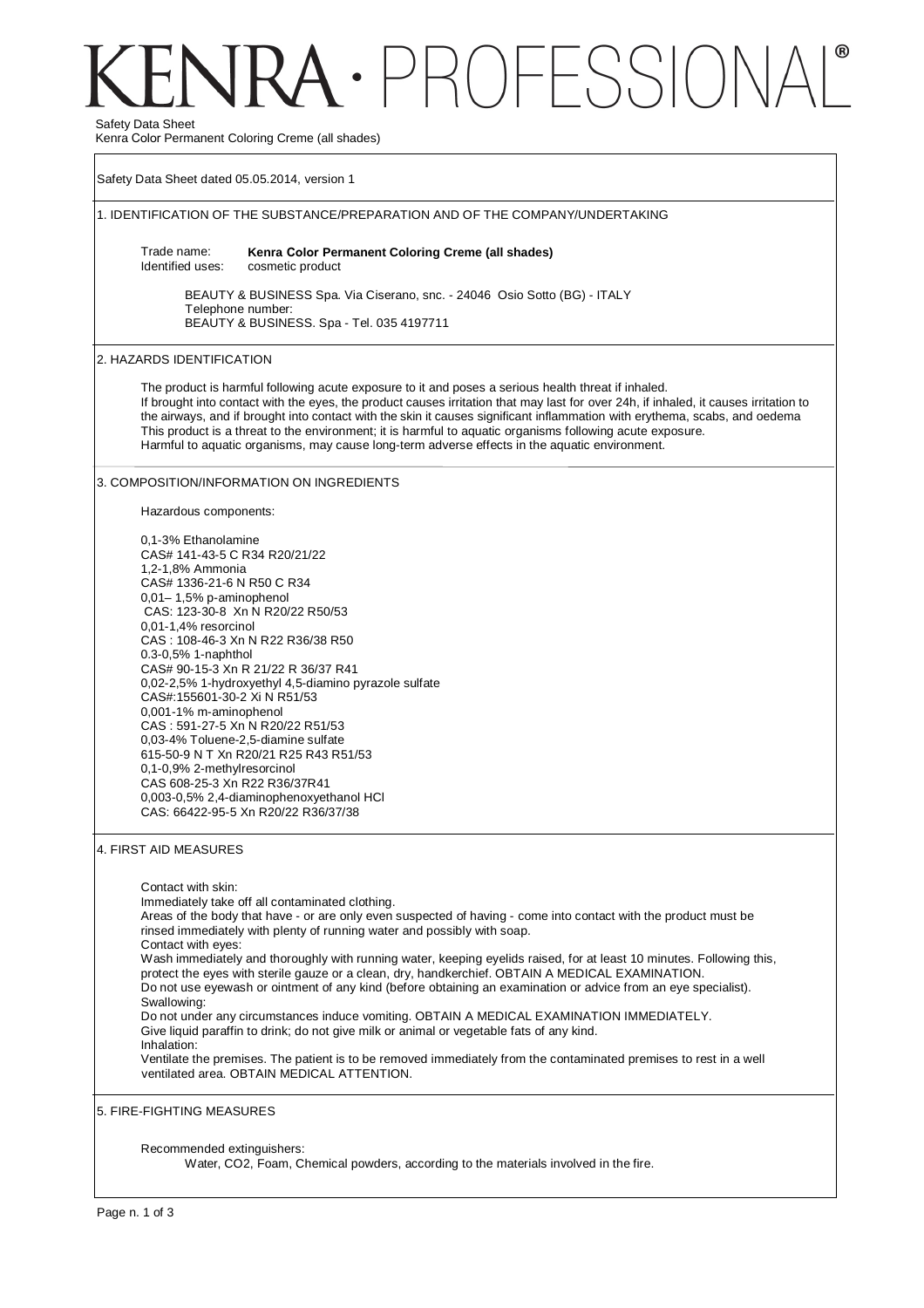# $\cdot$  PROFESSION Safety Data Sheet

Kenra Color Permanent Coloring Creme (all shades)

Extinguishers not to be used: None in particular. Risks arising from combustion: Avoid inhaling the fumes. Protective equipment: Use protection for the respiratory tract. 6. ACCIDENTAL RELEASE MEASURES Measures for personal safety: Use a mask, gloves and protective clothing. Environmental measures: Limit leakages with earth or sand. If the product has escaped into a water course, into the drainage system, or has contaminated the ground or vegetation, notify the competent authorities. Cleaning methods: If the product is in a liquid form, stop it from entering the drainage system. Recover the product for re-use if possible, or for elimination. The product might, where appropriate, be absorbed by inert material. After the product has been recovered, rinse the area and materials involved with water. 7. HANDLING AND STORAGE Handling precautions: Avoid contact and inhalation of the vapours. See, too, paragraph 8 below. Do not eat or drink while working. Incompatible materials: None in particular. Storage conditions: Instructions as regards storage premises: Adequately ventilated premises. 8. EXPOSURE CONTROLS/PERSONAL PROTECTION Precautionary measures: Give adequate ventilation to the premises where the product is stored and/or handled. Respiratory protection: Not needed for normal use. Protection for hands: Not needed for normal use. Eye protection: Not needed for normal use. Protection for skin: No special precaution must be adopted for normal use. Exposure limit(s) (ACGIH): None 9. PHYSICAL AND CHEMICAL PROPERTIES Appearance and colour: compact cream Odor: characteristic<br>
Flash point: Characteristic<br>
ND Flash point: ND<br>Viscosity: ND Viscosity: ND<br>Density: ND Density: pH: 10-11<br>Explosive properties: 10-11 Explosive properties: NO<br>Vapour pressure: N.D. Vapour pressure: 10. STABILITY AND REACTIVITY

Conditions to avoid: Stable under normal conditions.